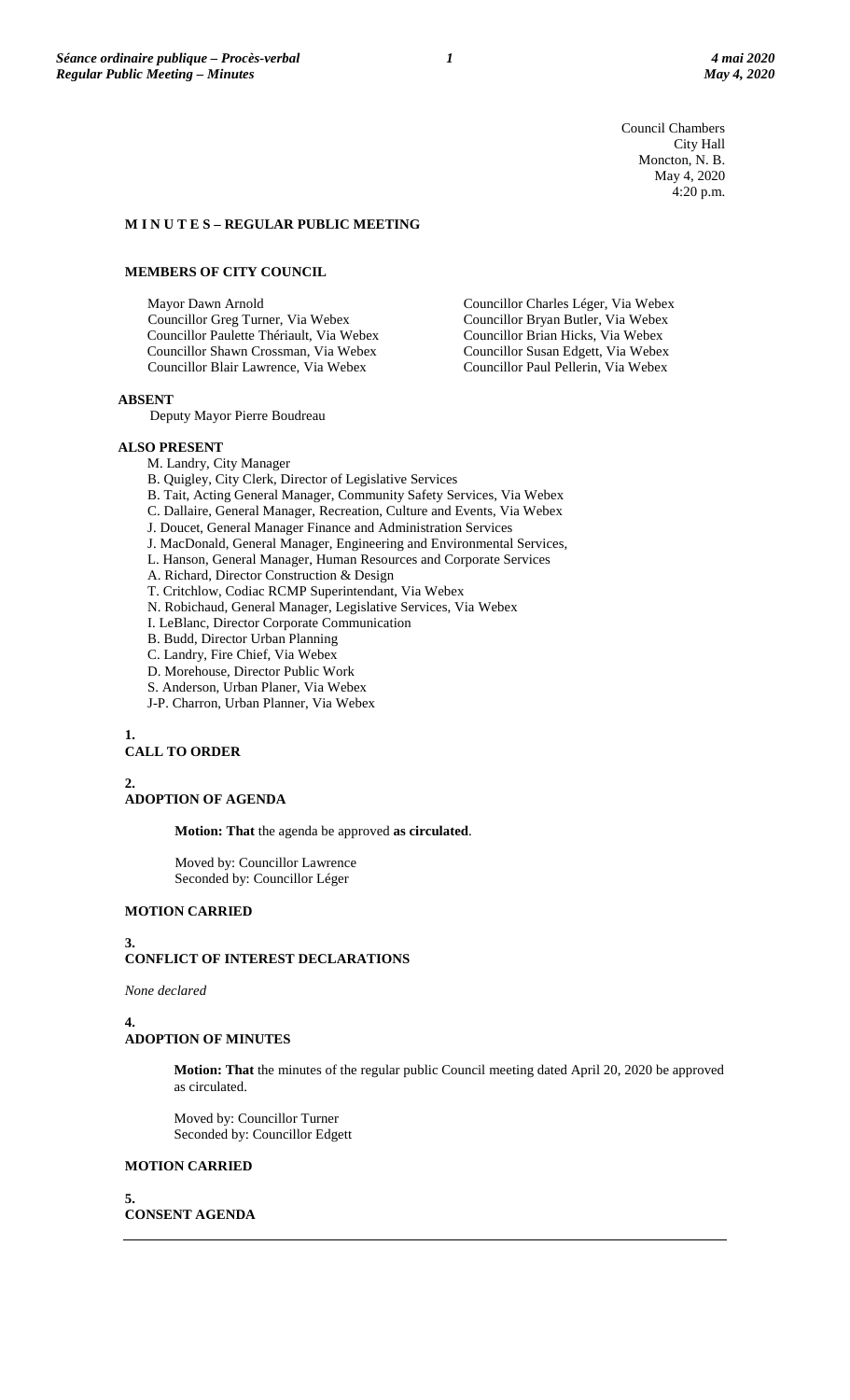## **PUBLIC AND ADMINISTRATION PRESENTATIONS**

## **6.1 PUBLIC PRESENTATIONS**

5 minutes

# **Other Presentation**

## 2 minutes

**6.**

## **6.2 ADMINISTRATION PRESENTATIONS**

## 15 minutes

6.2.1 **Update Covid**-19 (Coronavirus) – Marc Landry, City Manager / Conrad Landry, Fire Chief

Mr. Landry and Chief Landry provided an overview the City's on-going efforts concerning Covid-19. Chief Landry advised there continues to be a slow integration of staff back to work within City Hall. The Provincial mandatory emergency order continues to be effect, and will be changed as needed. In response to a question from Council, Mr. Landry advised that work is on-going as to how to have Council meetings within Chambers.

Chief Landry advised that, a possible new COVID-19 case is being investigated.

Superintendent Critchlow – RCMP – COVID-19 Report – Superintendent Critchlow advised that only 4 tickets have been issued in the past few weeks and that the tip line has shown a decrease in call volumes. Emergency call volumes remain the same as a few weeks ago. There have been no cases reported of members testing positive. Administration is currently working on workflow for a complaint map.

#### **7. PLANNING MATTERS**

7.1 **Public Hearing** – 77 Queen Street – St. Bernard's Rectory – No objections received.

Public Hearing for the rezoning application from Paul Sharnberg, on behalf of The Keep on Botsford Inc. (Kara Campbell), to rezone the property located at 77 Queen Street (identified as PID 70651088) from UR (Urban Residential) Zone to CBD (Central Business District) Zone had been set at the April 6, 2020 Regular Public Meeting of Council. Mr. Budd advised Council that no objections had been received for the rezoning. He indicated that one correspondence from the Heritage Board had been received in favour of the development – this correspondence is included within Council's package.

The rezoning will allow the rehabilitation of the existing building (formerly the St. Bernard Church Rectory) into a boutique hotel. (File 20MZ-42914)

On April 7, 2020, a notice of the public hearing was posted on the City's website and mailed out to all properties located within 100 metres of the subject site. Notice of the public hearing was also published in the local newspapers on April 11, 2020.

In accordance with the Public Notice Sign Policy for Municipal Plan By-law and Zoning By-law Amendments (POL-CSS-UP-003), the applicant installed a public notice sign on the subject property on April 8, 2020.

At its meeting of April 8, 2020, the Planning Advisory Committee (PAC) considered the proposed amendment and recommends that Council proceed with the zoning by-law amendment process for By-law Z-213.71 subject to a conditional rezoning agreement including but not limited to the conditions noted in the recommendation below. A fourth condition is proposed with regards to future release of a conditional rezoning agreement. This fourth (administrative) condition originated from the Legal Department.

## *Mayor declared the public hearing adjourned at 5:00 p.m.*

**Motion: That** Council approve the proposed Zoning By-law amendment being By-law Z-213.71 by giving it second and third readings.

The rezoning be approved be subject to a conditional zoning agreement, including but not limited to the following conditions:

- 1. That all uses of land shall conform to the provisions of the City of Moncton Zoning Bylaw, as amended from time to time, except as otherwise provided herein;
- 2. That nothing contained herein shall prohibit or in any way limit the Developer's right to apply for a variance pursuant to the provisions of the Community Planning Act.
- 3. That the civic numbering for 77 Queen Street be posted on the stone structure at the corner of Botsford and Queen, subject to the approval of Council and the Heritage Conservation Board; and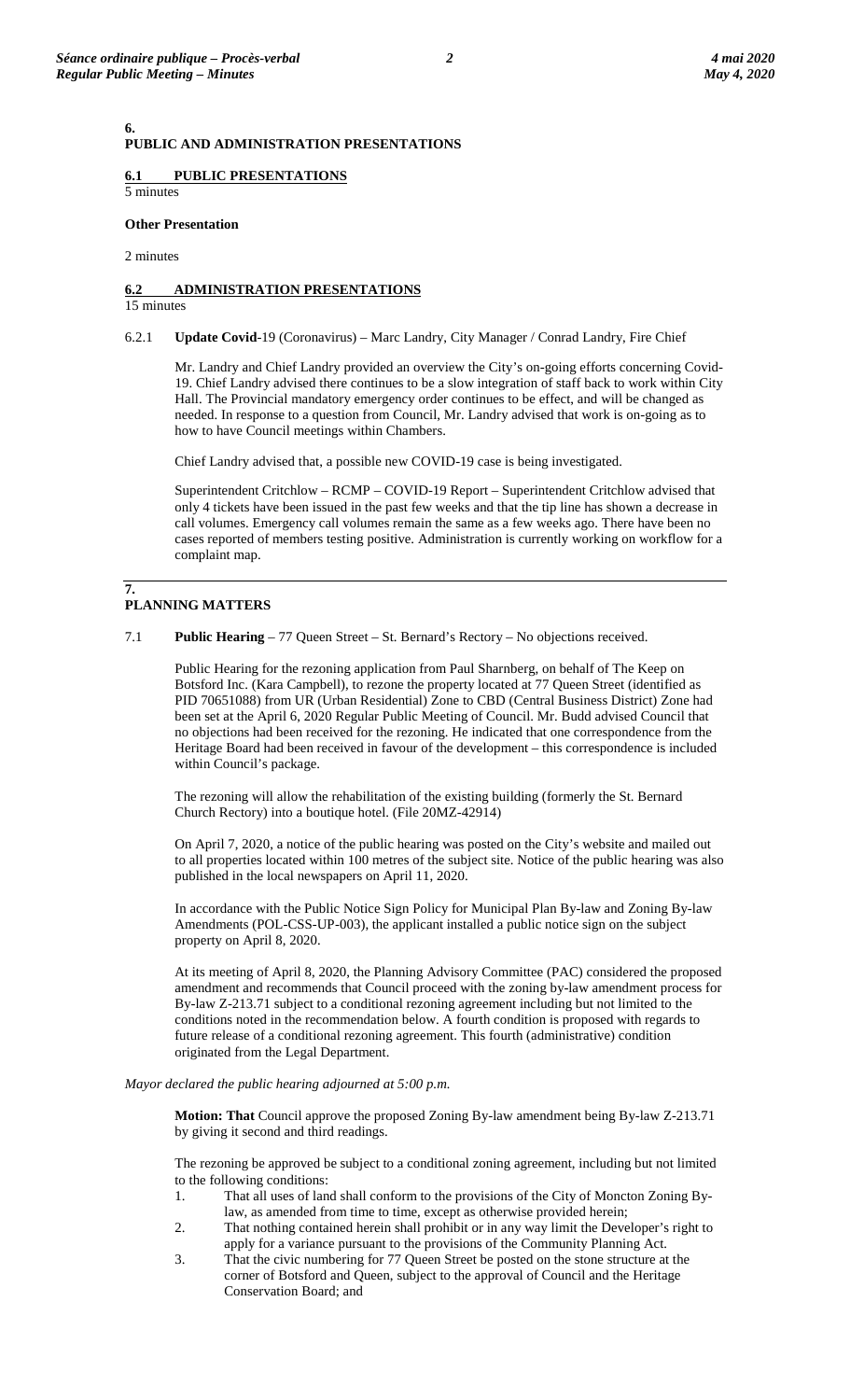4. Following receipt of a written request from the owner of the property or any infant thereof, the City will, from time to time, at its sole discretion, prepare and execute releases of this Agreement, provided that the Agreement no longer has effect on the property. In all cases, the Owner will pay the City's administrative fee for preparing and signing a discharge and is responsible for all other legal, registration and other expenses, whether the discharge is prepared by the City, the Owner's solicitor or another person.

Moved by: Councillor Thériault Seconded by: Councillor Edgett

## **MOTION CARRIED**

### 7.2 **Public Hearing** – 2261 Mountain Rd. – objections received

Public Hearing for the rezoning application from Jamie Shea, on behalf of Elizabeth MacDonald, land owner, to rezone 2261 Mountain Road (PID 01017128) from R2 Zone (Two Unit Dwelling) to R3 Zone (Multiple Unit Dwelling) to be consolidated with the abutting property to accommodate the construction of two six-storey, 75 unit residential buildings (File 20MZ-42945)

At the April 6, 2020 Regular Public Meeting, Moncton City Council resolved that a public hearing be scheduled for May 4, 2020 for the consideration of objections to the proposed Zoning By-law amendment Z-213.72. By-law Z-213.72 was also given 1st reading by Council at the April 6, 2020 Council meeting.

Public notice

- The statutory notice of the public hearing was posted on the City's website on April 7, 2020.
- Notice was also published in the newspapers on April 11, 2020.
- Notice was mailed out to properties located within 100 metres of the subject site on April 7, 2020.
- A sign regarding the proposed rezoning was also posted on the subject property on April 8, 2020.

At its meeting of April 8, 2020, the Planning Advisory Committee (PAC) considered the proposed amendment and recommended that Council proceed with the amendment process for By-law Z-213.72 subject to a conditional rezoning agreement including but not limited to the conditions noted in the recommendation below.

It was noted that questions raised by Council during the April 6, have been addressed within the Council Report form for this meeting.

Mr. Budd advised that an updated site plan has been prepared by the developer and provided to Council and objectors prior to start of the meeting.

He noted that the following four new conditions have been added for Council's consideration. These conditions address the concerns of some of the objectors.

- 1 That a fence be constructed along the western side of the lot, and that it be two metres in height, opaque and made of wood construction, as per the site plan attached as Schedule B;
- 2 That the above-noted fence not go beyond the 15-metre watercourse setback at the northern end;
- 3 That the wooden fence be erected prior to any construction work taking place on the site however if this is not possible, temporary fencing shall be erected (6 feet high metal fencing with filter screening) until the permanent fence is built;
- 4 That if a temporary fence is required, it shall be removed within two (2) months of the issuance of the building and development permit for the buildings and the permanent wooden fence is to be erected;

#### *Developer:*

*Jamie Shea* – Mr. Shea did not have anything to add; however, would be willing to answer any questions.

#### *Objectors:*

*Glen Munroe, Wade Butland, Reg Norris, and Pascal Dubé* did not call into the Public Hearing.

*Paul Legood* – Spoke to the underwater spring within the area. Mr. Shea indicated that they were not aware of the underground spring. Mr. Budd responded that should any issue arise during the development, the professional engineer hired will deal with them at that time.

*Councillor Turner* felt that a right in, right out system for entering and exiting the property is the best possible option. In response, Engineering administration advised that the plan currently being proposed would be best for the time being.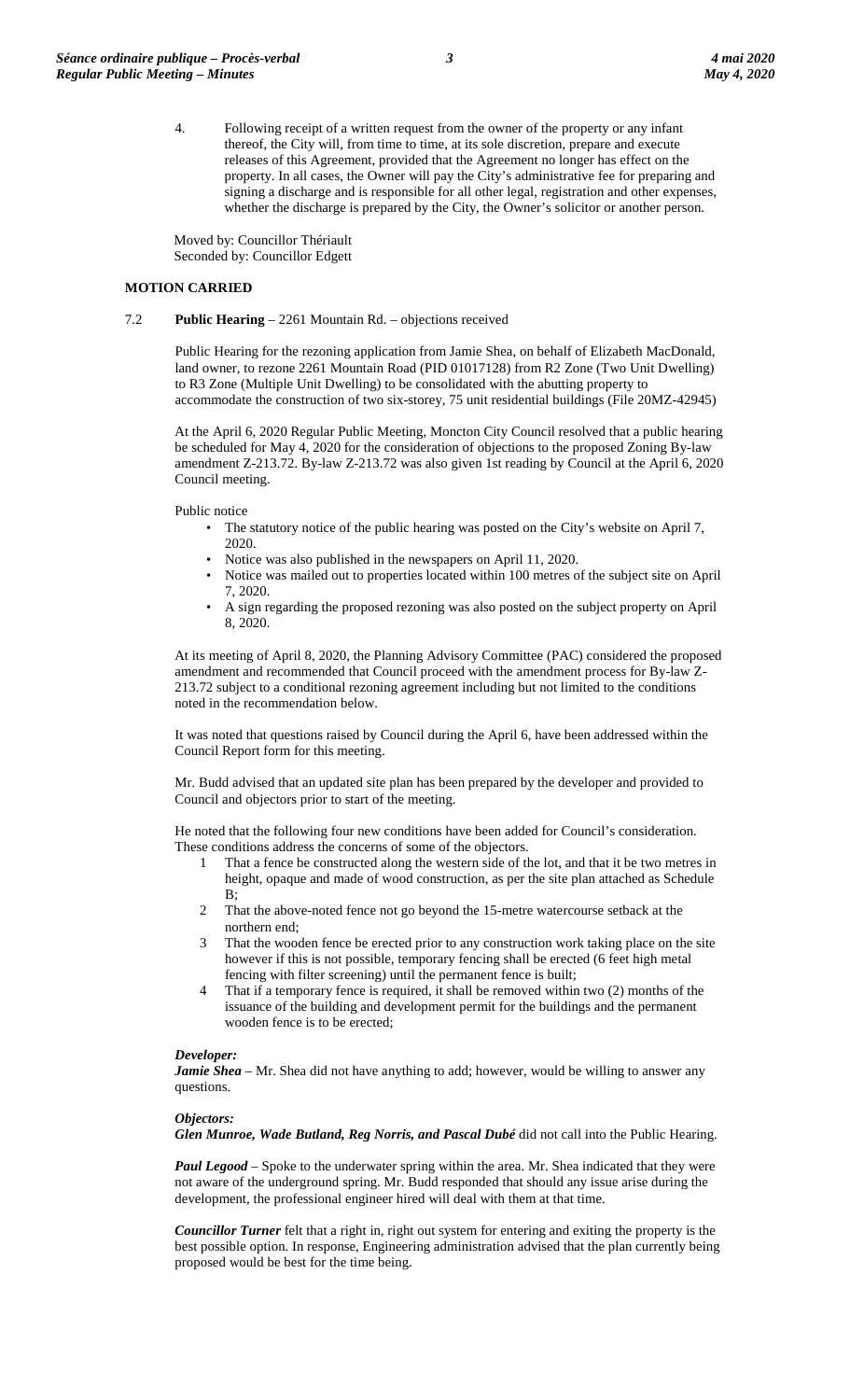*Councillor Butler* suggested that the current by-law be amended to reflect that more floors be permitted.

*Mayor declared the public hearing closed at 5:50 p.m.*

**Motion: That** Moncton City Council proceed with the Zoning By-law amendment subject to the following conditions:

- 1) That despite section 129(1)(c) of Zoning By-law Z-213 the height of the buildings are permitted to be six stories (20 metres);
- 2) That despite section 109 of Zoning By-law Z-213, a small portion of the southern building is permitted to encroach into the 30-metre setback by up to two metres;
- 3) That despite section 109 of Zoning By-law Z-213, the retention pond is permitted to be located within the 30-metre watercourse setback, as shown on the site plan attached as Schedule B;
- 4) That despite section 129(5)(d), a public entrance is not required on the façade;
- 5) That all soil disturbance for the retention pond must be outside the 15 m buffer (from the western bank of the creek);
- 6) That prior to the issuance of a building and development permit a WAWA permit is to be submitted for work within the 30 metre watercourse setback, as per the proposed site plan;
- 7) That this rezoning approval shall expire within forty-eight (48) months of it coming into effect unless a development permit is obtained;
- 8) That all uses of land pursuant to this agreement shall conform with the provisions of the City of Moncton Zoning By-law, as amended from time to time, except as otherwise provided herein;
- 9) That nothing contained herein shall prohibit or in any way limit the Developer's right to apply for a variance pursuant to the provisions of the Community Planning Act;
- 10) That this agreement is to be signed and executed within 12 months of  $3<sup>rd</sup>$  reading;
- 11) Following receipt of a written request from the owner of the property or any infant thereof, the City will, from time to time, at its sole discretion, prepare and execute releases of this Agreement, provided that the Agreement no longer has effect on the property. In all cases, the Owner will pay the City's administrative fee for preparing and signing a discharge and is responsible for all other legal, registration and other expenses, whether the discharge is prepared by the City, the Owner's solicitor or another person;
- 12) The development shall be carried out in substantial conformance with the plans and drawings submitted as Schedule B; and
- 13) That the \$1,000 security deposit required for a Conditional Rezoning Agreement and bylaw registry fees, be paid prior to registration.

Additional New Conditions:

- 14) That a fence be constructed along the western side of the lot, and that it be two metres in height, opaque and made of wood construction, as per the site plan attached as Schedule B;
- 15) That the above-noted fence not go beyond the 15-metre watercourse setback at the northern end;
- 16) That the wooden fence be erected prior to any construction work taking place on the site however if this is not possible, temporary fencing shall be erected (1.8-metre high metal fencing with filter screening) until the permanent fence is built;
- 17) That if a temporary fence is required, it shall be removed within two (2) months of the issuance of the building and development permit for the buildings and the permanent wooden fence is to be erected;

Moved by: Councillor Butler Seconded by: Councillor Hicks

## **MOTION CARRIED**

7.3 **Tentative Plan** – Unit 6 Mountain Woods Subdivision

Mr. Budd provided Council an overview of the plan. Initial development of the subdivision started back in 2004. The overall concept consists of a golf course and mixed use residential community. To date, there is a total of 284 units constructed within the overall subdivision consisting of 85 single dwellings, 65 semi-detached dwellings, 29 rowhouse condominium units, a 4 unit townhouse and a 36 unit apartment style condominium.

The developers see a market for additional single unit dwellings and have submitted a request for approval of a new subdivision extension. The proposed subdivision wills create17 new building lots fronting on an extension to the existing St. Andrews Drive.

The purpose of the Tentative Plan:

- to create 17 new residential building lots;
- to create Lot (20-1000) for storm water detention facility;
- to create an extension to St. Andrews Drive as a public street;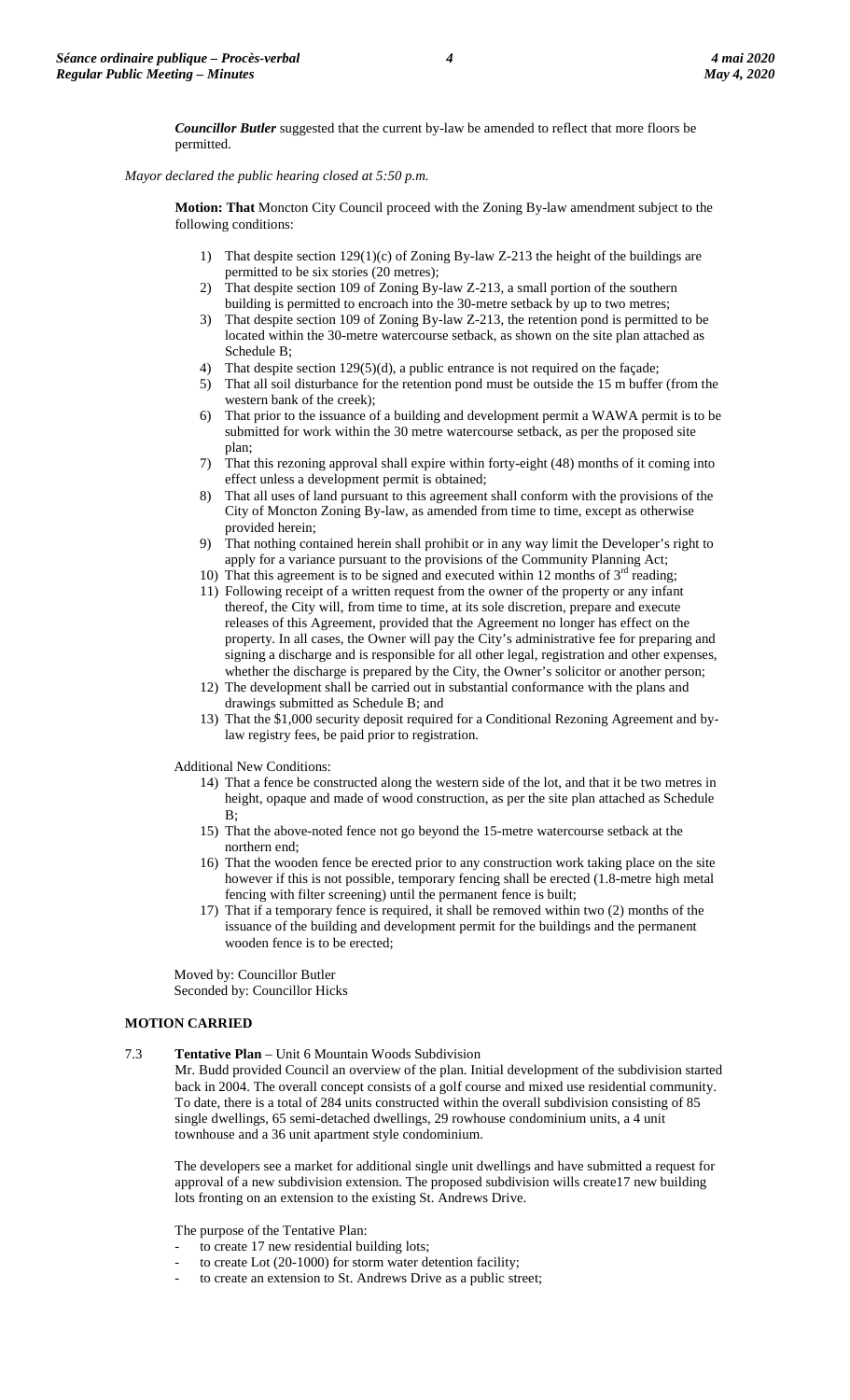- to create a Future Street (temporary turn-around); and
- To create 5m wide Public Utility Easements.

**Motion: That** Moncton City Council:

Assent to the location of Promenade St. Andrews Drive as a public street as shown on the Tentative Plan of Am Unit 6, Mountain Woods Subdivision.

Subject to the following conditions:

- 1) Streets and Services to be designed and acceptable to the City Engineer and constructed in accordance with the Subdivision Development, Procedures, Standards and Guidelines;
- 2) An emergency access road shall be constructed at the developer's cost and shall be designed and constructed to the satisfaction of the Engineering and Fire Departments;
- 3) Prior to the registration of this extension, the developer shall enter into a separate right of way agreement with the City of Moncton to transfer a right to access over the proposed emergency access road; and
- 4) The right of way agreement to include but not be limited to the following:
	- The annual grading and snow clearing maintenance of roadway shall be the responsibility of the City of Moncton;
		- The developer shall pay of a minimum annual fee of \$3,500.00, or the break even, to the City of Moncton to offset the costs for the grading and snow removal of roadway;
		- If deemed necessary from year to year by the City of Moncton, the developer shall be responsible for the upgrading of the roadway; and
		- The roadway shall be gated.

Moved by: Councillor Butler Seconded by: Councillor Hicks

Councillor Hicks questioned as to why the Planning Commission is able to make recommendations, and that Council are not privy to these conditions. Councillor Hicks suggested that Council be provided a briefing on the governance and approval rights of the planning commission.

It was noted, that the secondary emergency road is not intended to be a public access road. Councillor Pellerin requested that Public Works look into the cost of plowing this road, and provide cost. Councillor Pellerin requested that other developments that have been denied in the past be reviewed.

The following wording of conditions number four second bullet – changes are in red. The developer shall pay a minimum annual fee of \$3,500.00, or the break even, to the City of Moncton to offset the costs for the grading and snow removal of roadway;

## **MOTION CARRIED**

## **8.**

## **STATEMENTS BY MEMBERS OF COUNCIL**

## **9.**

## **REPORTS AND RECOMMENDATIONS FROM COMMITTEES AND PRIVATE MEETINGS**

9.1 **Recommendation(s)** – Committee of the Whole – April 27, 2020

Mr. Cochrane provided Council an overview of the project with the use of a PowerPoint. Mr. Cochrane indicated that that the end goal, following the opening of the building, is to create a foundation to support the project for years.

**Motion: That** Moncton City Council provided a total funding commitment in the amount of \$200,000 to the Hospice Southeast New Brunswick's capital campaign to establish a hospice in Moncton. The amount of \$23,300 as in-kind was received in 2019 with the remainder \$176,700 to be paid out by the 2025 fiscal year with a schedule to be determined during the 2021 budget deliberations.

Moved by: Councillor Turner Seconded by: Councillor Lawrence

## **MOTION CARRIED**

**10.**

## **REPORTS FROM ADMINISTRATION**

10.1 **Report to the Community** – Marc Landry, City Manager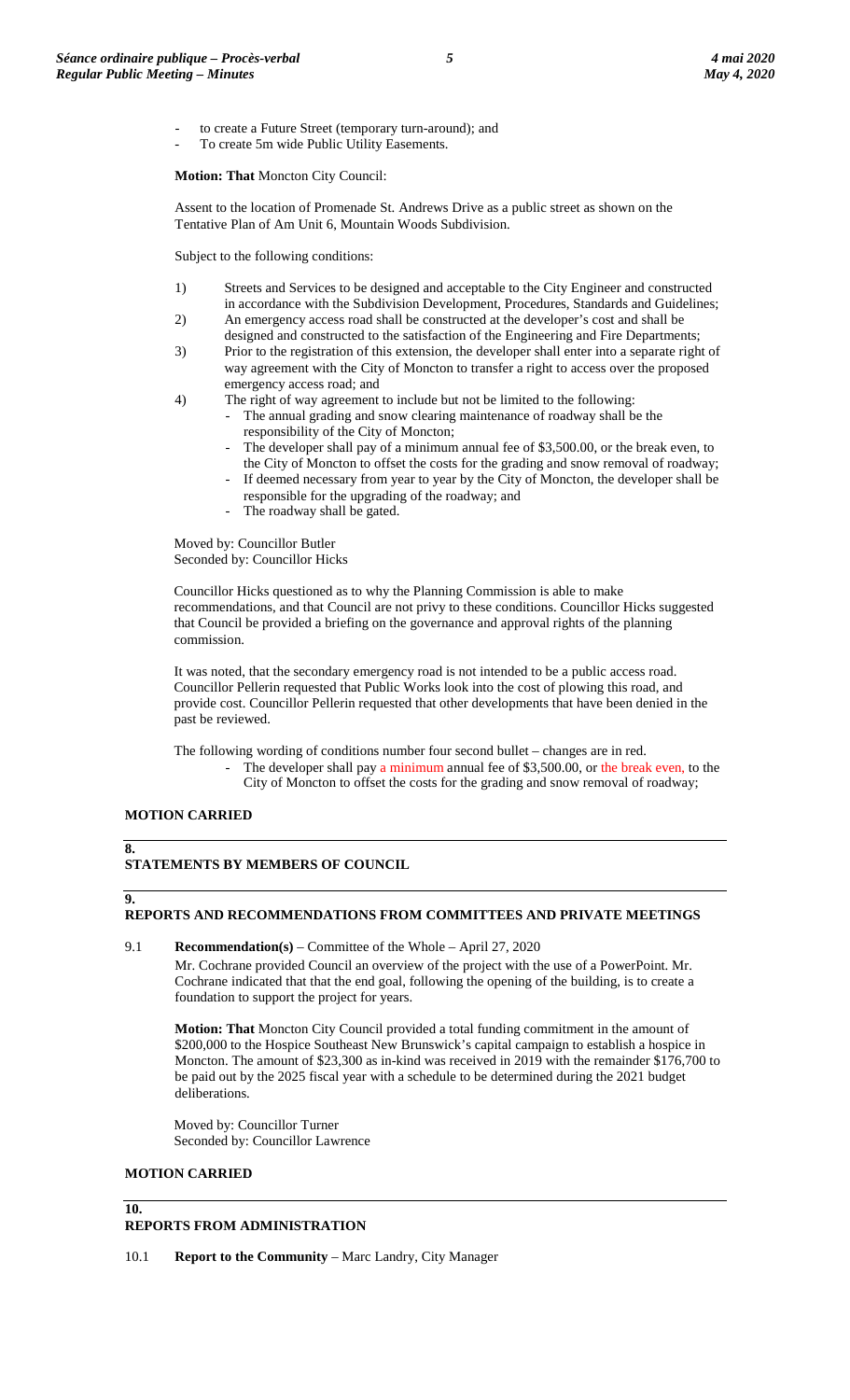Mr. Landry, City Manager, provided an update to the community on the City's Strategic Plan. It was noted that in 2019, the City of Moncton adopted its revised Strategic Plan which included Projects and Initiatives for 2019, 2020 and 2021. As part of the plan's framework Administration reports on the progress of the priority items on regular basis and formally on a yearly basis.

This presentation reflects progress made in 2019 on the plan's priority items**.**

| Pillar      | <b>Projects/Initiatives</b> | Completed in 2019 |
|-------------|-----------------------------|-------------------|
| Environment | 18                          | 3                 |
| Social      | 39                          | 11                |
| Culture     | 14                          |                   |
| Economy     | 28                          | 3                 |
| Governance  | 26                          | q                 |
|             | 125                         |                   |

#### **Completed items in 2019:**

**Environment –**

- Install biomass boiler at Operations Centre
- Install solar panels at Centennial and East End pools
- Develop the Sewer Master Plan-Phase 7

**Social –**

- Sent the Affordable Housing Implementation Plan
- Communicate the Affordable Housing Implementation Plan
- Develop Jonathan Park Subdivision Trail
- Purchase and install senior-friendly amenities
- Complete land preparation, final design and tendering
- Extend and connect Twin Oaks Dr.
- Complete Centennial Beach
- Complete East End Pool
- Build Moncton High School artificial field

**Culture –**

- Adopt the Public Art Master Plan
- Support and promote the Congrès mondial acadien (CMA) 2019
- Present accessibility policy to Moncton City Council
- Promote artistic, educational and interpretive experiences designed to highlight the river and the Bore
- Support the Réseau des villes francophones et francophiles d'Amérique (RVFFA)
- Develop new programming for Events Centre Plaza

**Economy –**

- Update the 2019-2024 Greater Moncton Immigration Strategy
- Consider events for Magnetic Hill concert site
- Support the Réseau des villes francophones et francophiles d'Amérique (RVFFA)
- Develop new programming for Events Centre Plaza

#### **Governance** –

- Define roles and responsibilities for elected officials
- Review ward boundaries
- Advocate provincially on municipal election campaign financing
- Review and update the City's Long-Term Financial Sustainability Model (2019-2020)
- Finalize Asset Management Plan
- Update Policy and Directives Manuals
- Implement and review Local Governance Act and Community Planning Act and advocate for necessary changes (2019-2021)
- Present Annual Report to the Community
- Standardize procurement methods Procure to Pay (2019-2020)

Mr. Landry advised the Council, and the community, that the report can be found on the City of Moncton's website.

## 10.2 **2020 Strategic Plan** – Marc Landry, City Manager

Mr. Landry, City Manager, provided an overview of the proposed Strategic Plan for 2020.

Moncton City Council has adopted 5 Pillars within its Strategic Plan, and these pillars are the foundation to the plan. Each Pillar has associated Action Items highlighting important priority items the organization is working to achieve. Action items are broken down by the strategic documents they support and by the implementation year in which they are scheduled to be completed.

The following action items have been added for 2020: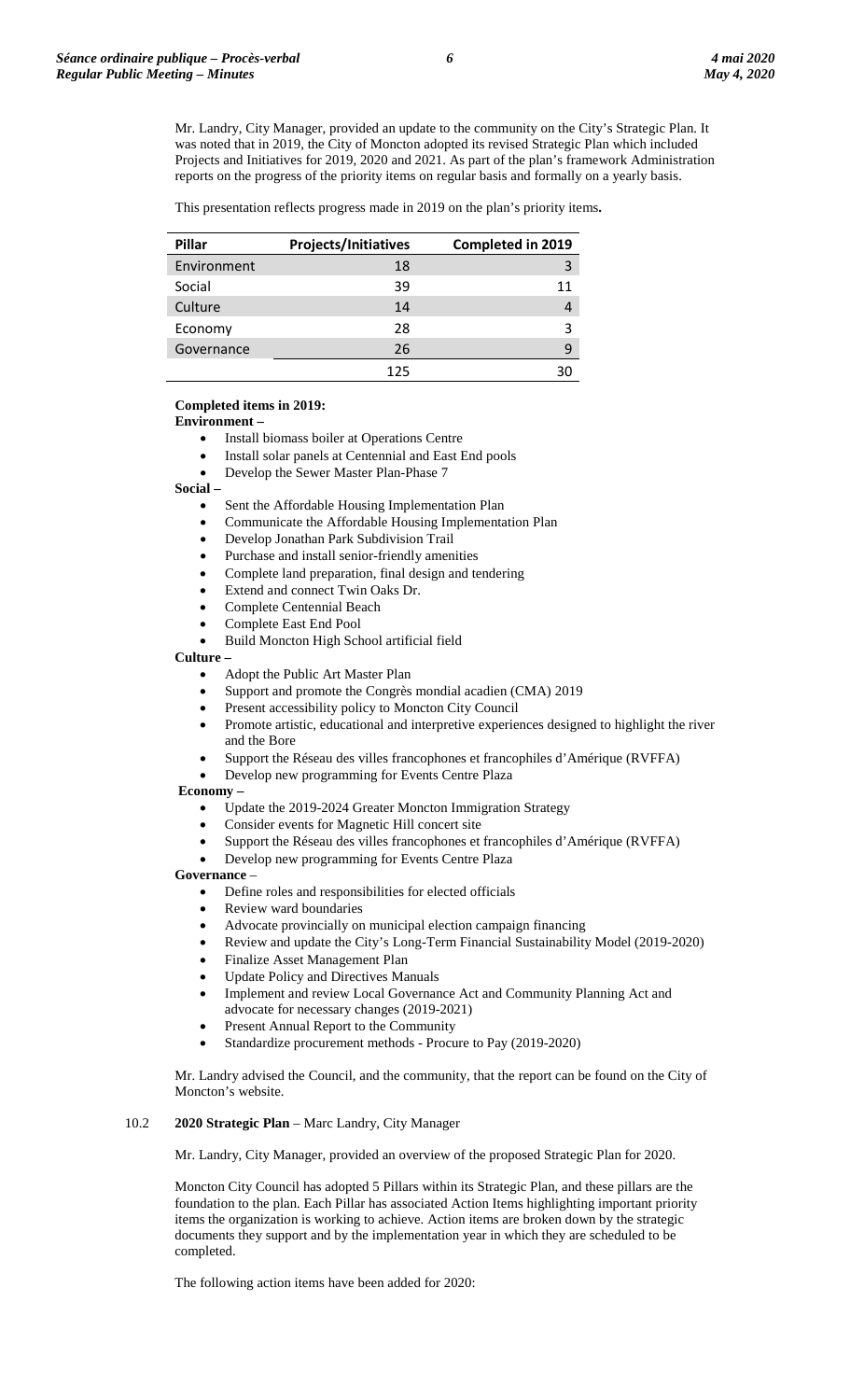## **Environment** –

Climate Change Mitigation

- Climate Change Emergency Declaration
- Fulfill commitments under Global Covenant of Mayors Showcase Cities Pilot Project
- One change was noted under the pillar Economy Urban Growth Strategy has been moved to the 2021 Plan.

#### **Social** –

- Undertake action items to help address social issues in the city
- Implement the Destination 2040 Regional Sustainable Transportation Master Plan
- Develop the Recreation Master Plan II "Programs and Facilities"
- Finalize and present recommendations of the Youth Amenities Strategy

## **Culture** –

- Implement Heritage Conservation Strategic Plan
- René-Arthur-Fréchet Park (Mountain Road at Castle Manor)

#### **Economy** –

- Develop COVID-19 Financial Recovery Plan
- Implement Immigration Strategy 2019-2024
- Report on the progress of Coliseum repurposing

### **Governance** –

- Implement financial best practices
- COVID-19 Financial Mitigation Strategy
- Review options and best practices related to the sharing economy
- Undertake the analysis of the Operations Centre

**Motion: That** Moncton City Council approve the Strategic Plan (2020 Edition) and that Administration provide regular updates to City Council on the action items identified.

Moved by: Councillor Thériault Seconded by: Councillor Léger

The City Manager fielded and answered questions from Council.

#### **MOTION CARRIED**

#### 10.3 **COVID-19** Parking Matters

At the Regular Public Council Meeting of Monday, April 6, 2020, Council approved administration's recommendation relating to parking in conjunction with the COVID-19 Financial Relief Options for Residents and Businesses.

Since the Public Meeting of April 6, 2020, New Brunswick has progressed well in the fight against the spread of COVID-19, when compared to other Provinces and jurisdictions.

Administration has been continuing to review the parking situation within the City Downtown core since the April 6, 2020 meeting. While at this time there does not appear to be an overcapacity of patrons in the downtown, this is likely to start changing as the Government of New Brunswick cautiously loosens the restrictions put in place as a result of the COVID-19 pandemic. As Downtown businesses start opening, it will be important to ensure that we create a climate of vehicle turnover at metered parking stalls in support of the businesses that can open. If parking at meters were to continue to be free, it is likely that parking spaces would be occupied on a longerterm basis with reduced turnover. Long-term parking is best suited to parking lots as metered parking spaces are more conveniently located close to businesses to permit patrons quick access to the business.

Administration has completed a review of practices in other municipalities and has noted that Fredericton and Saint John have recently started charging again at parking meters, as well as at municipal parking lots in their respective downtowns.

**Motion: That** Moncton City Council approve the following parking recommendations:

- 1. As of Wednesday May 6, 2020, that all parking meters in the downtown area and all Cityowned parking lots resume normal operating hours with regular parking hourly and monthly parking fees.
- 2. All parking meters, with the exception of the meters in proximity to both hospitals, return to normal operating hours and normal rates as of May 6, 2020.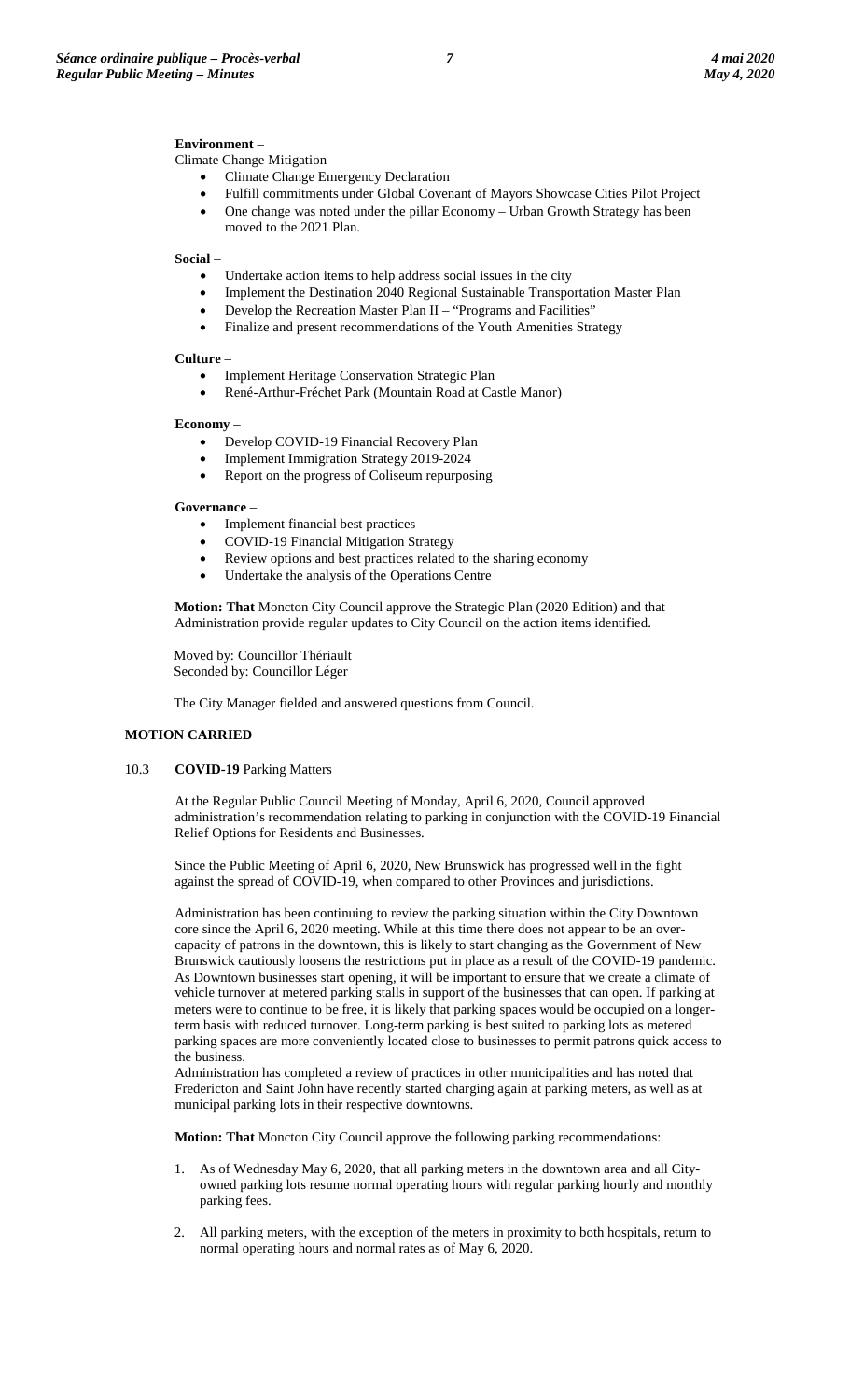3. All parking meters in proximity to both hospitals, continue to be provided free of charge from 6:00 pm to 7:45 am on weekdays until further notice.

Moved by: Councillor Léger Seconded by: Councillor Turner

## **MOTION CARRIED**

10.4 **City Contract W20C 03CC** – Storm Sewer Relief System No. 1 – Street affected: Massey Avenue

**Motion: That** City Contract No. W20C 03CC, Storm Sewer Relief System No. 1, be awarded to Modern Construction (1983) Limited in the amount of \$1,623,041.00 including HST (\$1,471,830.03 net HST), and that the budget for the project be set at \$1,700,000 including net HST, engineering and contingency.

It is also recommended that a contract be drafted, and that the Mayor and City Clerk be authorized to sign said contract and affix the Corporate Seal of the City of Moncton.

Moved by: Councillor Crossman Seconded by: Councillor Edgett

### **MOTION CARRIED**

10.5 **City Contract W20C 03AB** – Storm Sewer Relief System No. 2 – Streets affected: Kenmore, Wynwood, Red Pine, Silverwood, Castle and Colpitts

**Motion: That** City Contract No. W20C 03AB, Storm Sewer Relief System No. 2, be awarded to MacArthur's Paving and Construction Co. Inc. in the amount of \$1,437,218.25 including HST (\$1,303,319.50 net HST), and that the budget for the project be set at \$1,600,000 including net HST, engineering and contingency.

It is also recommended that a contract be drafted, and that the Mayor and City Clerk be authorized to sign said contract and affix the Corporate Seal of the City of Moncton.

Moved by: Councillor Thériault Seconded by: Councillor Pellerin

## **MOTION CARRIED**

10.6 **City Contract W20B 02BC** – Water and Sewer Upgrades – Street affected: McLaughlin Drive

**Motion: That** City Contract No. W20B 02BC, Water and Sewer Upgrades, be awarded to Modern Construction (1983) Limited in the amount of \$2,839,482.25 including HST (\$2,574,941.27 net HST), and that the budget for the project be set at \$2,860,000 including net HST, engineering and contingency.

It is also recommended that a contract be drafted, and that the Mayor and City Clerk be authorized to sign said contract and affix the Corporate Seal of the City of Moncton.

Moved by: Councillor Pellerin Seconded by: Councillor Edgett

## **MOTION CARRIED**

10.7 **City Contract W20D 05AJ** – Street Reconstruction No. 1 – Streets affected: First Avenue and Windemere Drive

**Motion: That** City Contract No. W20D 05AJ, Street Reconstruction No. 1, be awarded to Phillips Bros. Excavating Ltd. in the amount of \$3,417,196.25 including HST (\$3,098,832.42 net HST), and that the budget for the project be set at \$3,430,000.00 including net HST, engineering and contingency.

It is also recommended that a contract be drafted, and that the Mayor and City Clerk be authorized to sign said contract and affix the Corporate Seal of the City of Moncton

Moved by: Councillor Butler Seconded by: Councillor Pellerin

## **MOTION CARRIED**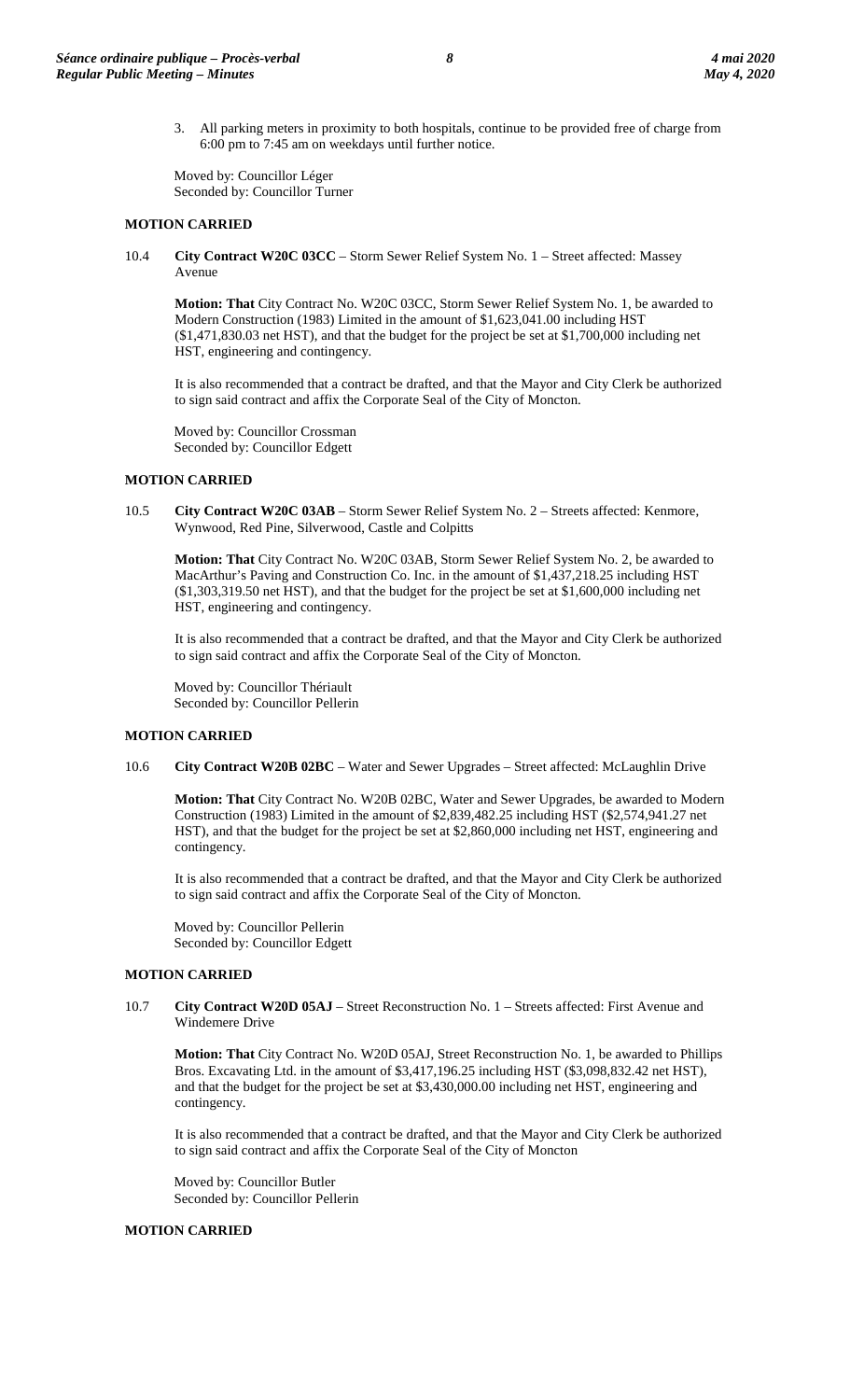10.8 **City Contract W20D 05AA** – Street Reconstruction No. 2 – Street affected: Hillcrest Drive

**Motion: That** City Contract No. W20D 05AA, Street Reconstruction No. 2, be awarded to 683962 NB Ltd. in the amount of \$2,110,422.50 including HST (\$1,913,804.53 net HST), and that the budget for the project be set at \$2,200,000.00 including net HST, engineering and contingency.

It is also recommended that a contract be drafted, and that the Mayor and City Clerk be authorized to sign said contract and affix the Corporate Seal of the City of Moncton.

Moved by: Councillor Lawrence Seconded by: Councillor Léger

Mr. Richard, in response to Councillor Lawrence, indicated that Engineering will look into his concerns with winter ice accumulation on Hillcrest @ Orchard and Lakewood.

#### **MOTION CARRIED**

10.9 **City Contract W20D 05BA** – Street Reconstruction No. 3 – Street affected: Winter Avenue

**Motion: That** City Contract No. W20D 05BA, Street Reconstruction No. 3, be awarded to Bowsers' Construction Ltd. in the amount of \$1,756,763.00 including HST (\$1,593,093.79 net HST), and that the budget for the project be set at \$1,900,000.00 including net HST, engineering and contingency.

It is also recommended that a contract be drafted, and that the Mayor and City Clerk be authorized to sign said contract and affix the Corporate Seal of the City of Moncton.

Moved by: Councillor Pellerin Seconded by: Councillor Turner

### **MOTION CARRIED**

10.10 **City Contract W20B 02AC** – Watermain Renewal – Street affected: Shediac Rd.

**Motion: That** City Contract No. W20B 02AC, Watermain Renewal, be awarded to MacDonald Paving and Construction, a division of Miller Paving Limited in the amount of \$2,586,263.75 including HST (\$2,345,313.92 net HST), and that the budget for the project be set at \$2,600.000 including net HST, engineering and contingency.

It is also recommended that a contract be drafted, and that the Mayor and City Clerk be authorized to sign said contract and affix the Corporate Seal of the City of Moncton.

Moved by: Councillor Crossman Seconded by: Councillor Edgett

#### **MOTION CARRIED**

10.11 **Tender TCS20-042** – Supply and Delivery of Crushed Stone, Sand and Aggregate

**Motion: That** Moncton City Council approve the award of Tender #TCS20-042 - Supply and Delivery of Crushed Stone, Sand and Aggregate to the lowest Bidder meeting the Terms and Conditions and Specifications set out in the Tender, being Graystone Quarries Inc. for the Total Estimated Annual Contract Value of \$129,985.34, including H.S.T. @ 15%, for a one (1) year period with options to extend the agreement up to a maximum of four (4) additional twelve (12) month periods, in accordance with the unit prices specified in the Vendor's Tender submission, if it is in the City's best interest to do so.

Moved by: Councillor Léger Seconded by: Councillor Pellerin

### **MOTION CARRIED**

#### **11.**

### **READING OF BY-LAWS**

*Pursuant to Section 15.3(a) ii (A&B) of the Local Governance Act the following by-laws were posted on the City of Moncton Internet site for the required time period specified in the Act. The by-laws receive second and third readings by title only.*

11.1 **A By-Law** in Amendment of the City of Moncton Zoning By-Law, Being By-Law Z-213.71 (77 Queen Street) *Second and Third Readings* – *Pending approval item 7.1*

**Motion:** I would move that 2<sup>nd</sup> Reading be given to By-Law Z-213.71.